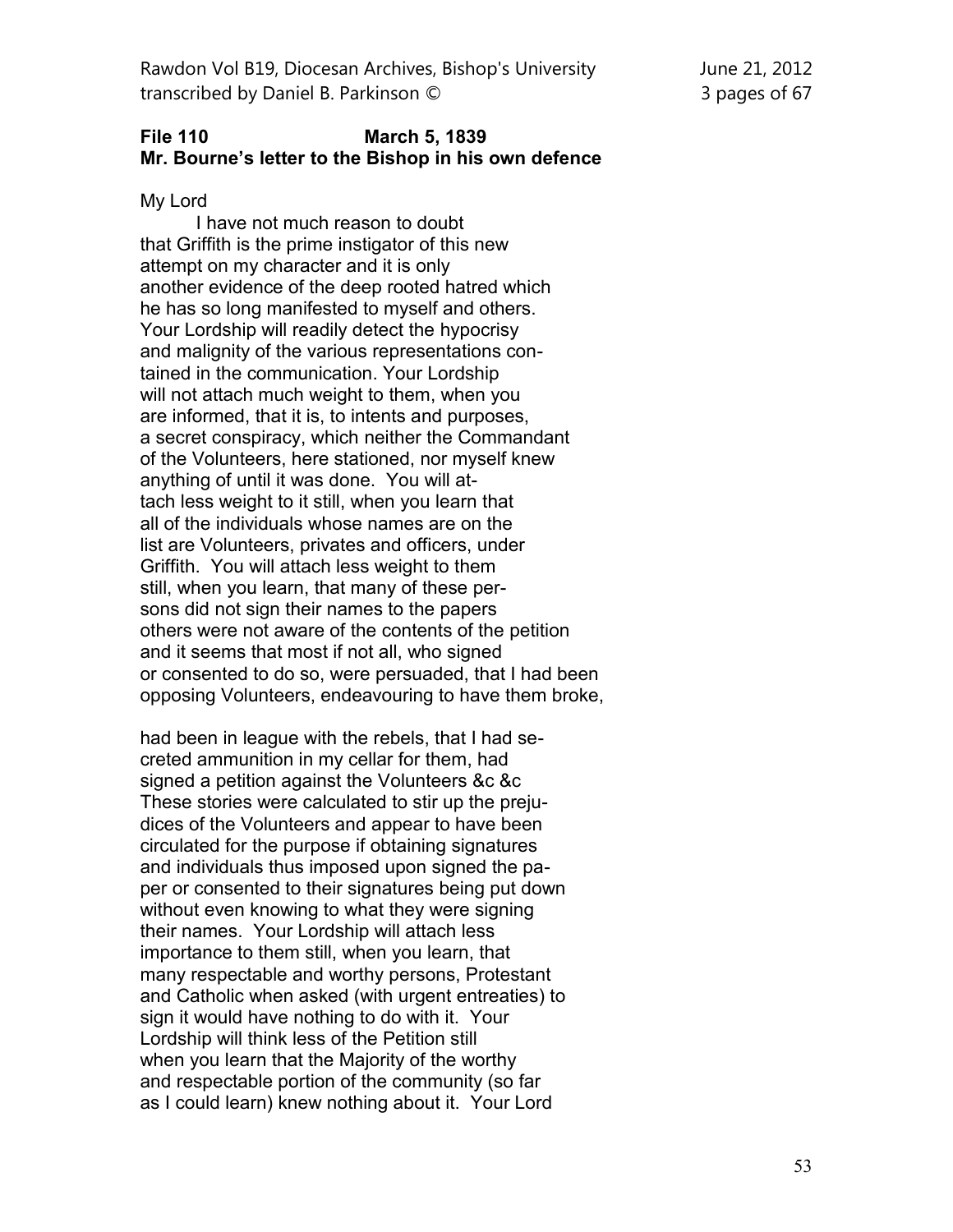Rawdon Vol B19, Diocesan Archives, Bishop's University June 21, 2012 transcribed by Daniel B. Parkinson © 3 pages of 67

ship will think less of it when you learn that on my receiving the returned Petition, and when I called upon Major Swinburne (of the  $83<sup>rd</sup>$  Reg't.) in command here and mentioned the circumstances to him, he became exceedingly indignant. He reprimanded the Officers whose names were on the list, very severely, and authorized me to state to your Lordship, that so far as his [..?..] residence in Rawdon, had given him an opportunity of observing, he had no hesitation in saying that he considered my discourses in perfect accordance with the Scripture.

You will think less of the representations contained in the petition, when you learn that after having read the petition itself to the Congregation, it appeared to excite an almost universal feeling of indignation, (in some instances even tears) when I called the names of the Subscribers to it and of those who were present all but a few requested to have their names erased from the list. The most of those to whom I spoke, or rather who came before or afterwards to me had been deceived - or had little or any idea of the statement made in the Petition. Many a one said he would not have done the like on any account and it should be the last time they would ever sign anything of the kind. Your Lordship will think less of the Statement still when you learn that Col. Swinburne spoke most feelingly and indignantly before the congregation and there publicly and severely reprimanded the "petitioners". He said that during the whole of the 40 years during which he had been in the Army he had never heard of anything so disgraceful, and unmilitary and that if he or any other officer in the line were guilty of such a proceeding – his Commission would not be worth a straw. And he requested me on the spot to furnish him with a copy of the whole proceeding and the names of all attached to it, and he would lay it before the Governor without delay. He authorized me to state that if it should become necessary for your Lordship to come here or to depute any individual to investigate this business while he remains here – he would lend every assistance in his power; and that in the mean time he would proceed to hold communication, with